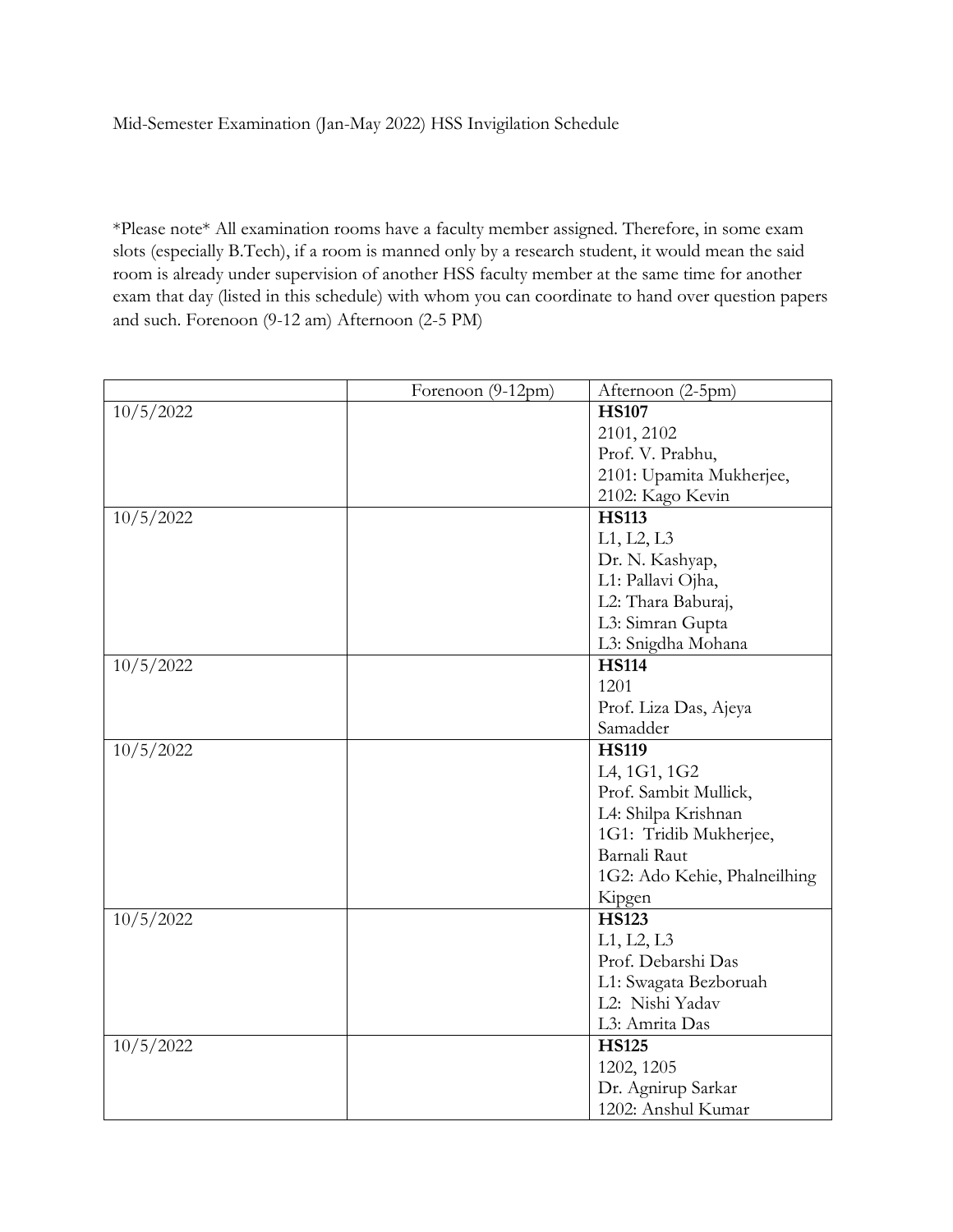|           |                          | 1205: Dhriti Biswas        |
|-----------|--------------------------|----------------------------|
| 10/5/2022 |                          | <b>HS134</b>               |
|           |                          | L1, L2, L3, L4, 1G1, 1G2   |
|           |                          | 1G1: Prof. Sukanya Sharma, |
|           |                          | Rohit                      |
|           |                          | L1: Eshan Harit            |
|           |                          | L2: Neha Datta             |
|           |                          | L3: Sonam Tshering Dukpa   |
|           |                          | L4: Moubani Bagchi         |
|           |                          | 1G2: Jayashree Kalita      |
|           |                          |                            |
| 10/5/2022 |                          | <b>HS135</b>               |
|           |                          | L1, L2, L3, L4, 1G1        |
|           |                          | 1G1: Prof. Bidisha Som,    |
|           |                          | Sohum                      |
|           |                          | L1: Taznin Hussain         |
|           |                          | L2: Deepjyoti Bhatta       |
|           |                          | L3: Divyanshu Sahay        |
|           |                          | L4: Kadeeja Dilfa          |
| 10/5/2022 |                          | <b>HS136</b>               |
|           |                          | L4,1G1,1G2                 |
|           |                          | Dr. Mithilesh Kumar Jha    |
|           |                          | L4: Prarthana Dutta        |
|           |                          | 1G1: Tanaya Hazarika       |
|           |                          | 1G2: Varsha Upadhyay       |
| 10/5/2022 |                          | <b>HS138</b>               |
|           |                          | 1202, 1205                 |
|           |                          | Prof. Dilwar Hussain       |
|           |                          | 1202: Rudrani Raj, Aditi   |
|           |                          | Sharma                     |
|           |                          | 1205: Sushmita Sharma,     |
|           |                          | Shivangi Gupta             |
| 10/5/2022 |                          | <b>HS139</b>               |
|           |                          | 1201                       |
|           |                          | Dr. Kiran Keshavamurthy,   |
|           |                          | Dheeraj Paleri             |
| 10/5/2022 |                          | <b>HS148</b>               |
|           |                          | 1202, 1205                 |
|           |                          | Dr. Vasundhara Jairath,    |
|           |                          | 1202: Anindya Basak        |
|           |                          | 1205: Pranamika Doimary    |
| 9/5/2022  | <b>HS217</b>             |                            |
|           | 1205                     |                            |
|           | Dr. John Thomas, Thomas  |                            |
|           | Kuriakose, Roshni Brahma |                            |
| 9/5/2022  | <b>HS218</b>             |                            |
|           | L1, L2, L3, L4           |                            |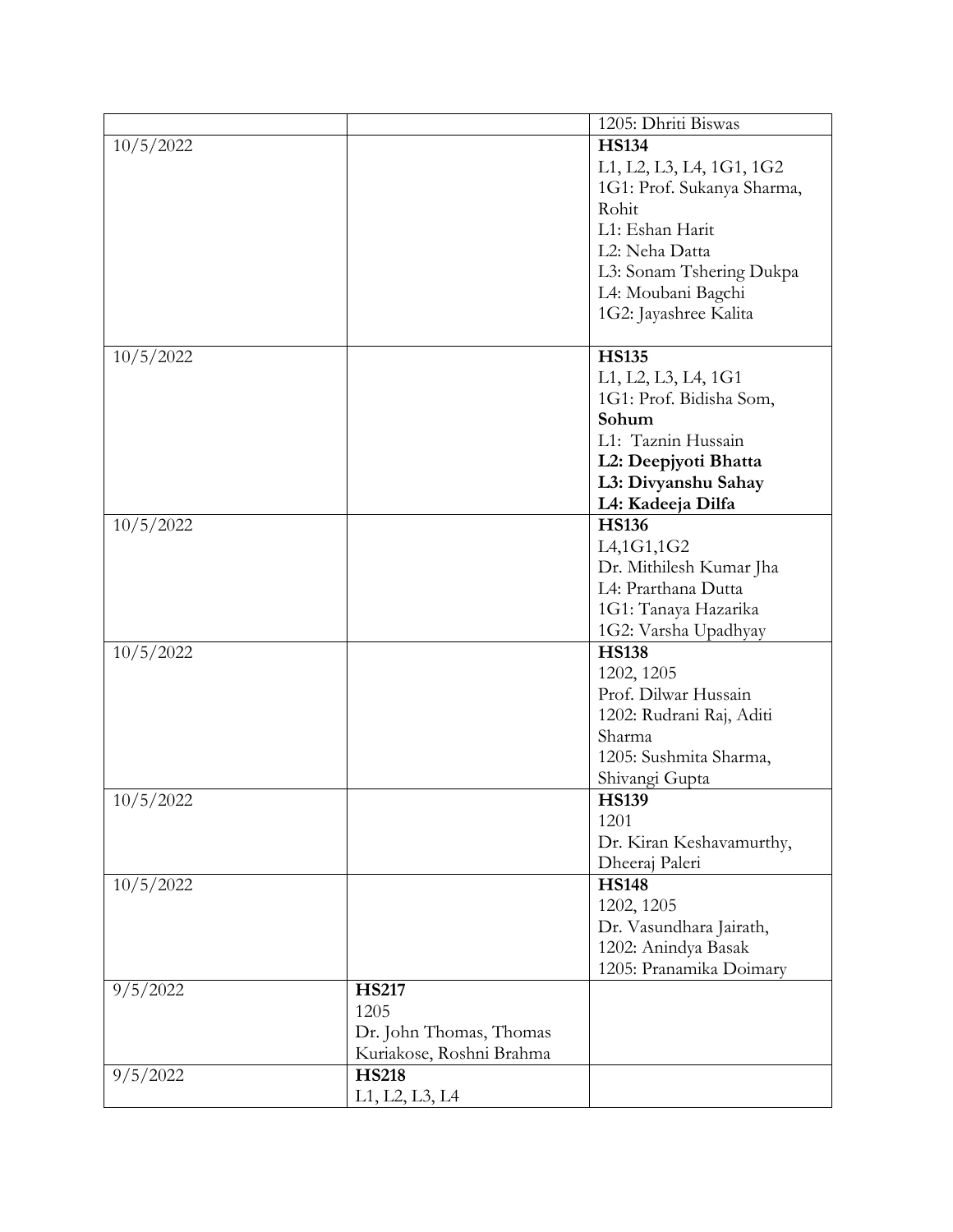|          | Dr. Ngamjahao Kipgen         |  |
|----------|------------------------------|--|
|          | L1: Lika Dholua              |  |
|          |                              |  |
|          | L2: Rajkumar Panthoiren      |  |
|          | L3: Tripti Das               |  |
|          | L4: Rahul Shukla             |  |
| 9/5/2022 | <b>HS221</b>                 |  |
|          | 2201,2202,2203               |  |
|          | Prof. Nachiketa Tripathi     |  |
|          | 2201: Tulika Srivastava      |  |
|          | 2202: Satwic Upadhayay       |  |
|          | 2203: Abhipsa Satpathy,      |  |
|          | Dhritima Dutta               |  |
| 9/5/2022 | <b>HS222</b>                 |  |
|          | 2102                         |  |
|          |                              |  |
|          | Dr. Abhishek Kashyap, Tushar |  |
|          | Chaturvedi                   |  |
| 9/5/2022 | <b>HS229</b>                 |  |
|          | 2201                         |  |
|          | Prof. Mrinal Kanti Dutta,    |  |
|          | Ashish Chauhan, Sonia        |  |
|          | Kahmei, Chayanika Borah      |  |
| 9/5/2022 | <b>HS233</b>                 |  |
|          | 1201, 1202, 1205             |  |
|          | Prof. Arupjyoti Saikia       |  |
|          | 1201: Upasana Hazarika       |  |
|          | 1202: Jobial Alex            |  |
|          | 1205: Rima Kalita            |  |
|          |                              |  |
| 9/5/2022 | <b>HS235</b>                 |  |
|          | 2201                         |  |
|          |                              |  |
|          | Prof. Priyankoo Sarmah,      |  |
|          | Bidisa Buragohain            |  |
| 9/5/2022 | <b>HS239</b>                 |  |
|          | 2201                         |  |
|          | Prof. Bodhisattva Sengupta,  |  |
|          | Rahul Kumar Singh, Raj       |  |
|          | Kumar Hemjeet Singh          |  |
| 9/5/2022 | <b>HS240</b>                 |  |
|          | 2101                         |  |
|          | Dr. Debapriya Basu, NG       |  |
|          | Mawonthing                   |  |
| 9/5/2022 | <b>HS242</b>                 |  |
|          | 2101                         |  |
|          |                              |  |
|          | Prof. Anamika Barua,         |  |
|          |                              |  |
|          | Soumyajit Biswas             |  |
| 9/5/2022 | <b>HS244</b>                 |  |